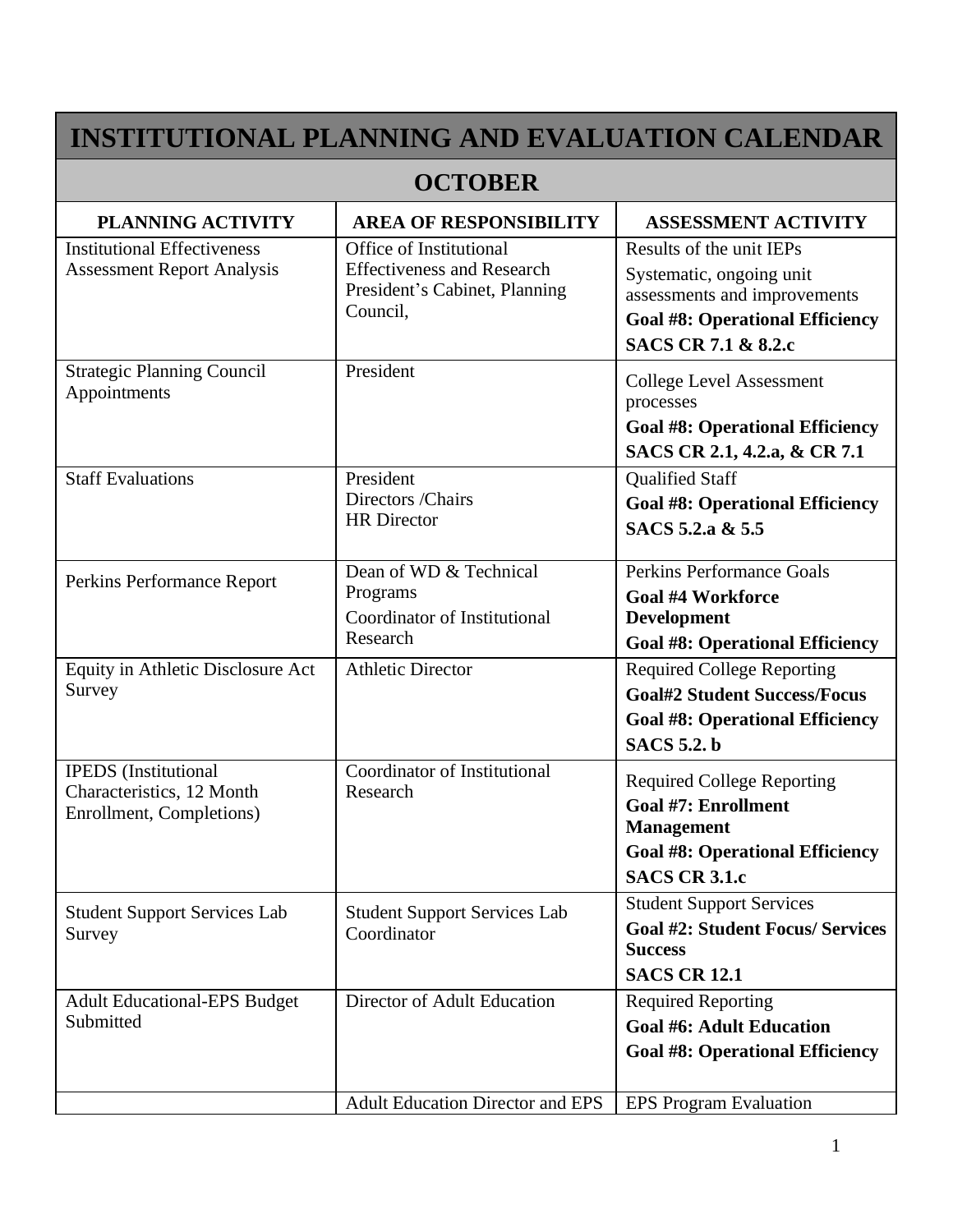| <b>Adult Educational EPS End of</b><br><b>Year Report</b>                                                                                        | Instructor                                                                         | <b>Goal #6: Adult Education</b>                                                                                                          |
|--------------------------------------------------------------------------------------------------------------------------------------------------|------------------------------------------------------------------------------------|------------------------------------------------------------------------------------------------------------------------------------------|
| SLO & General Education<br><b>Outcomes Feedback Reports</b>                                                                                      | <b>Institutional Effectiveness</b><br>Specialist                                   | <b>Goal #8: Operational Efficiency</b><br><b>Assessment of Student Learning</b><br>Goal #1: Teaching and learning<br>SACS 8.2.a & 8.2. b |
| <b>Facilities Master Plan</b>                                                                                                                    | President<br>Dean of Business & finance<br><b>Facilities Master Plan Committee</b> | College facility planning<br><b>Goal #8: Operational Efficiency</b><br><b>ACCS Policy</b>                                                |
|                                                                                                                                                  | <b>NOVEMBER</b>                                                                    |                                                                                                                                          |
| <b>PLANNING ACTIVITY</b>                                                                                                                         | <b>AREA OF RESPONSIBILITY</b>                                                      | <b>ASSESSMENT ACTIVITY</b>                                                                                                               |
| <b>College's Financial Statement</b><br>prepared and submitted to DPE                                                                            | Dean of Business and Finance                                                       | Submission of audit findings by<br>state examiners<br><b>Goal #8: Operational Efficiency</b><br><b>SACS CR 13.1 &amp; CR 13.2</b>        |
| Annual Harassment Training &<br>Surveys                                                                                                          | <b>HR</b> Director                                                                 | <b>Goal #8: Operational Efficiency</b>                                                                                                   |
| A.D.N. Annual Report to the<br>Alabama Board of Nursing                                                                                          | <b>Health Science Director</b>                                                     | Program compliance with<br>approval body/required reporting<br><b>Goal #8: Operational Efficiency</b><br><b>SACS 14.1</b>                |
| L.P.N. Annual Report to the<br>Alabama Board of Nursing                                                                                          | <b>Health Science Director</b>                                                     | Program compliance with<br>approval body/required reporting<br><b>Goal #8: Operational Efficiency</b><br><b>SACS 14.1</b>                |
| A.D.N. Annual Report for the<br><b>Accrediting Commission for</b><br><b>Education in Nursing</b>                                                 | <b>Health Science Director</b>                                                     | Program compliance with<br>accrediting body/required<br>reporting<br><b>Goal #8: Operational Efficiency</b><br><b>SACS 14.1</b>          |
| L.P.N. Annual Report for the<br>Accrediting Commission for<br><b>Education in Nursing</b>                                                        | <b>Health Science Director</b>                                                     | Program compliance with<br>accrediting body/required<br>reporting<br><b>Goal #8: Operational Efficiency</b><br><b>SACS 14.1</b>          |
| <b>Campus Annual Security Report</b>                                                                                                             | <b>Chief of Police</b>                                                             | <b>Required College Reporting</b><br><b>Goal #8: Operational Efficiency</b><br><b>SACS 13.6</b>                                          |
| Evaluation of Library Programs -<br>(Student Survey of Library and<br><b>Support Services Effectiveness)</b><br>and (Faculty and Staff Survey of | <b>Library Director</b>                                                            | Student, faculty, staff satisfaction<br><b>Goal #2: Student Focus/ Services</b><br><b>Success</b>                                        |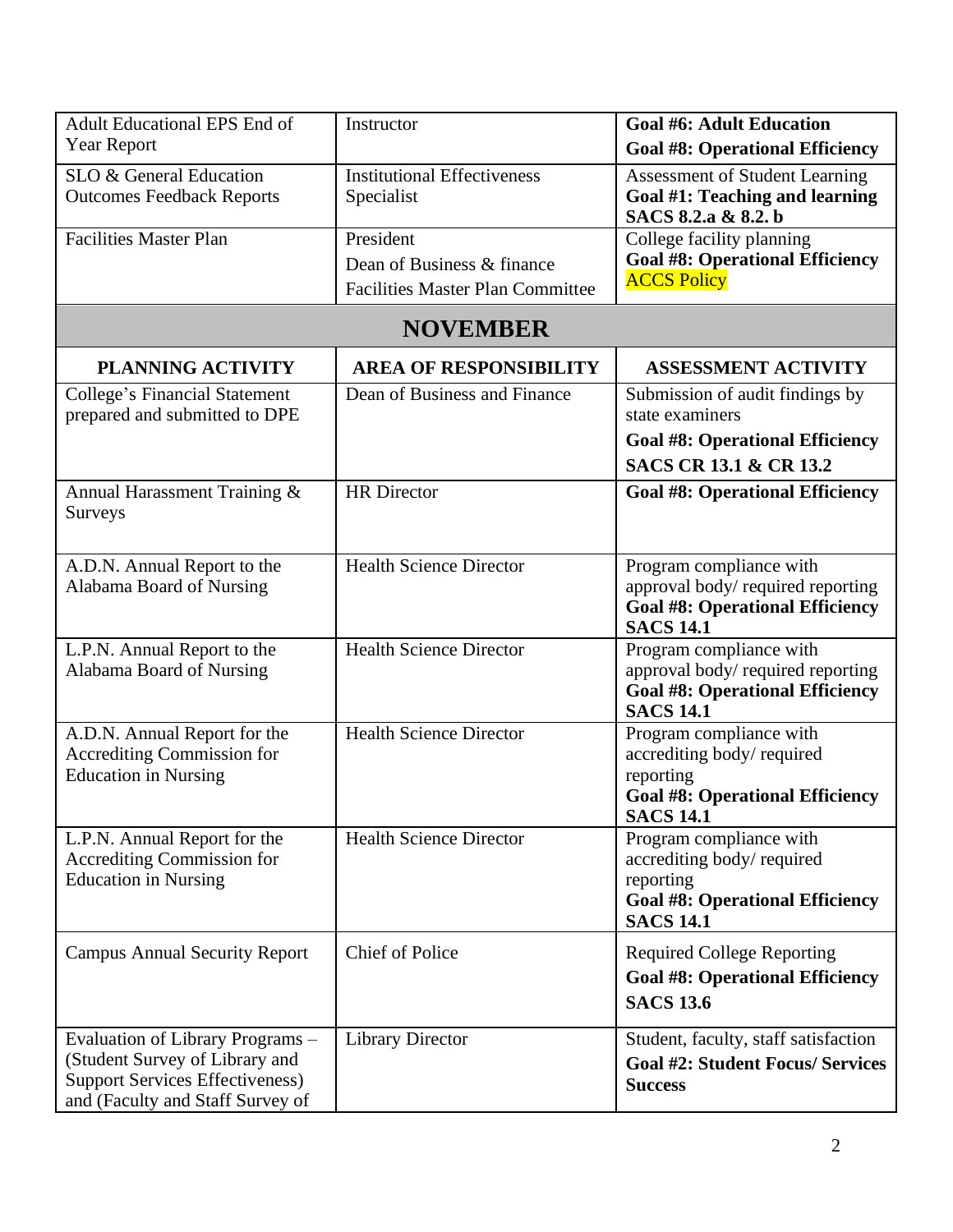| <b>Library and Support Services</b><br>Effectiveness                                       |                                                                                                                            | <b>SACS CR 11.1</b>                                                                                                                                                                                                          |
|--------------------------------------------------------------------------------------------|----------------------------------------------------------------------------------------------------------------------------|------------------------------------------------------------------------------------------------------------------------------------------------------------------------------------------------------------------------------|
| <b>Student Support Services Annual</b><br>Performance Report                               | <b>Student Support Services Director,</b><br><b>Staff</b>                                                                  | <b>Student Performance Report</b><br>Goal #1: Teaching and<br>Learning<br><b>Goal #2: Student Focus/ Services</b><br><b>Success</b><br><b>SACS CR 12.1</b>                                                                   |
| <b>Technical Programs Advisory</b><br>Committees meetings                                  | <b>Technical Faculty</b><br>Director of Technical Programs<br>Director of Health Science<br>Director of Business Education | Business and Industry review and<br>input into program curriculums<br><b>Goal #4: Workforce</b><br><b>Development</b><br><b>Goal #5: Community</b><br><b>Engagement/Development</b>                                          |
|                                                                                            | <b>DECEMBER</b>                                                                                                            |                                                                                                                                                                                                                              |
| <b>PLANNING ACTIVITY</b>                                                                   | <b>AREA OF RESPONSIBILITY</b>                                                                                              | <b>ASSESSMENT ACTIVITY</b>                                                                                                                                                                                                   |
| <b>SMART EVAL Online Student</b><br><b>Evaluation of Instruction</b>                       | <b>Department Chairs/ Faculty</b><br>Coordinator of Institutional<br>Research                                              | Student evaluation of each full<br>time and part-time<br>instructor/course<br>Goal #1: Teaching and Learning<br><b>Goal #2: Student focus/ Services</b><br><b>Success</b><br><b>Goal #3 Technology</b><br><b>SACS CR 6.1</b> |
| Submission of the Strategic<br>Planning Council subcommittees<br>fall meeting minutes      | <b>Strategic Planning Council</b><br><b>Subcommittee Chairs</b>                                                            | <b>Institutional Effectiveness:</b><br>Assessment of the College's<br>Mission and Goal<br><b>Goal #8: Operational Efficiency</b><br><b>SACS CR: 7.1</b>                                                                      |
| External review committee and<br>program responses submitted for<br>annual Program Reviews | External Program review committee<br>chairs<br>Coordinator of Institutional<br>Effectiveness                               | <b>Business and Industry</b><br>Assessments<br>Goal #1: Teaching and Learning<br><b>Goal #4 Workforce</b><br><b>Development</b><br><b>Goal #5: Community</b><br><b>Engagement/Development</b><br>SACS CR 9.1, CR 9.2 & 9.3   |
| <b>Adult Education Survey</b>                                                              | <b>Adult Education Director</b>                                                                                            | <b>Student Evaluation</b><br><b>Goal #2: Student Focus/Services</b><br><b>Success</b><br><b>Goal #4 Workforce</b><br><b>Development</b><br><b>Goal #6 Adult Education</b>                                                    |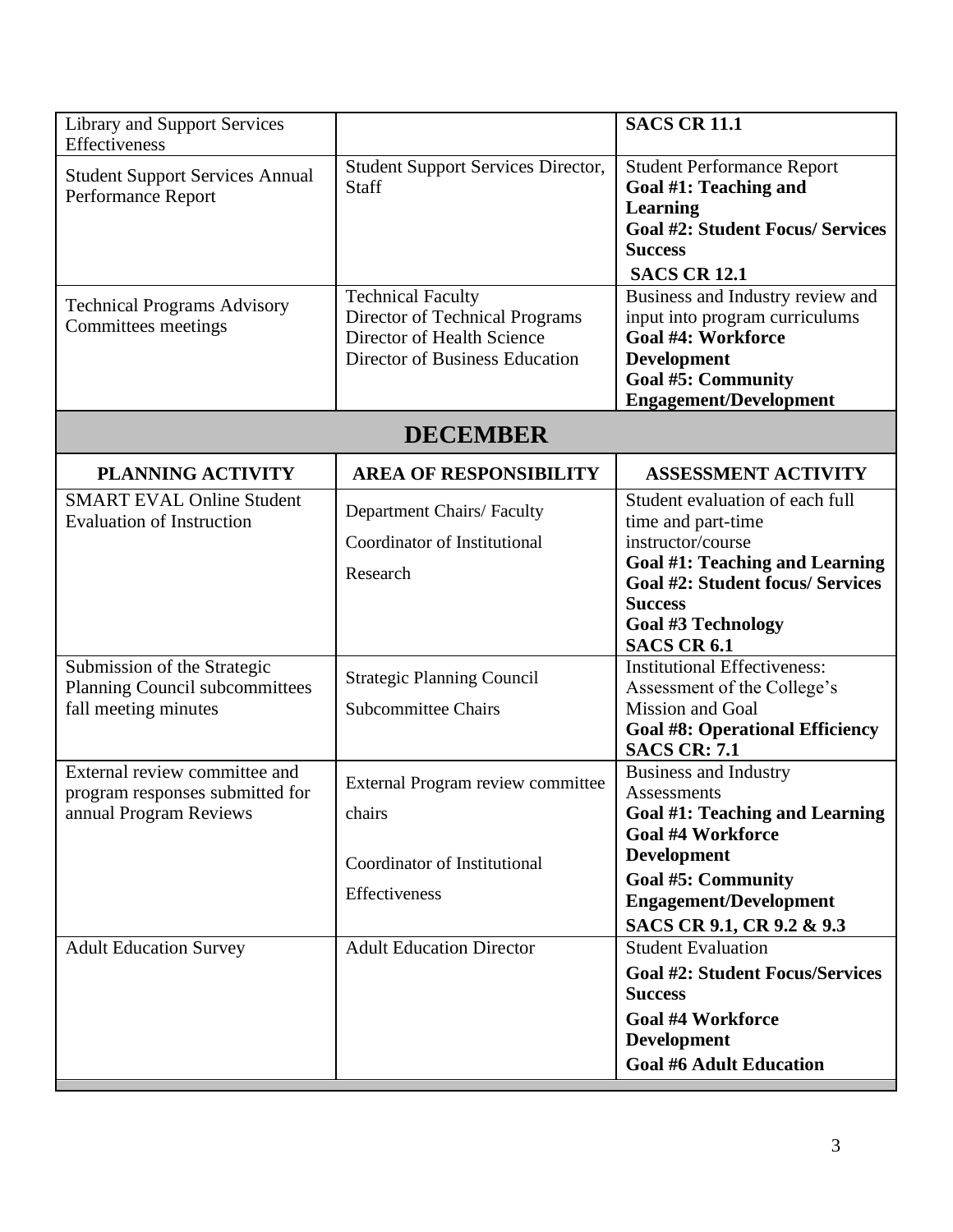| <b>JANUARY</b>                                                                                                      |                                                                                              |                                                                                                                                                                  |
|---------------------------------------------------------------------------------------------------------------------|----------------------------------------------------------------------------------------------|------------------------------------------------------------------------------------------------------------------------------------------------------------------|
| <b>PLANNING ACTIVITY</b>                                                                                            | <b>AREA OF RESPONSIBILITY</b>                                                                | <b>ASSESSMENT ACTIVITY</b>                                                                                                                                       |
| Submission of the Strategic<br><b>Planning Council Subcommittees</b><br>Report and recommendations                  | <b>Strategic Planning Council</b><br>subcommittee chairs                                     | <b>Institutional Effectiveness:</b><br>Assessment of the College's<br>Mission and Goal<br><b>Goal #8: Operational Efficiency</b><br><b>SACS CR 7.1</b>           |
| <b>Annual Program Review Process</b><br>begins                                                                      | Department Chairs, Directors,<br>Faculty,<br>Coordinator of Institutional<br>Effectiveness   | <b>Program Effectiveness</b><br>Goal #1: Teaching and Learning<br>SACS CR 9.1, CR 9.2, 9.3, &<br>10.7<br><b>ACCS Policy</b>                                      |
| <b>Student Support Services Fall</b><br><b>Semester Performance Report</b>                                          | <b>SSS Director, Staff</b>                                                                   | Assessment of student<br>performance, retention, transfer<br><b>Goal #2: Student Focus/ Services</b><br><b>Success</b>                                           |
| <b>SACS Annual Institutional Profile</b>                                                                            | <b>SACs</b> Liaison<br>Technology and Information<br>Services (Completes Section II<br>Only) | <b>Required Reporting</b><br>Accreditation compliance<br><b>Goal #8: Operational Efficiency</b><br><b>SACS CR 1.1</b>                                            |
| DAX (Fall Enrollment Data)                                                                                          | Technology and Information<br>Services                                                       | <b>Required College Reporting</b><br><b>Goal #7: Enrollment</b><br><b>Goal #8: Operational Efficiency</b>                                                        |
| <b>IPEDS</b> (Human Resources)                                                                                      | Coordinator of Institutional<br>Research                                                     | <b>Required College Reporting</b><br><b>Goal #8: Operational Efficiency</b>                                                                                      |
| <b>NCLEX PN &amp; RN Licensure</b><br>Exam 3 year rolling average and<br>Program approval letter from<br><b>ABN</b> | Health Science Program Director                                                              | <b>Program Effectiveness</b><br>Approval body compliance<br>Goal #1: Teaching and Learning<br><b>Goal #4: Workforce</b><br><b>Development</b><br><b>SACS 8.1</b> |
| <b>FEBRUARY</b>                                                                                                     |                                                                                              |                                                                                                                                                                  |
| PLANNING ACTIVITY                                                                                                   | <b>AREA OF RESPONSIBILITY</b>                                                                | <b>ASSESSMENT ACTIVITY</b>                                                                                                                                       |
| <b>MARCH</b>                                                                                                        |                                                                                              |                                                                                                                                                                  |
| <b>PLANNING ACTIVITY</b>                                                                                            | <b>AREA OF RESPONSIBILITY</b>                                                                | <b>ASSESSMENT ACTIVITY</b>                                                                                                                                       |
| Mid-Year Unit Planning Days                                                                                         | <b>All Planning Units</b>                                                                    | Planning and Assessment                                                                                                                                          |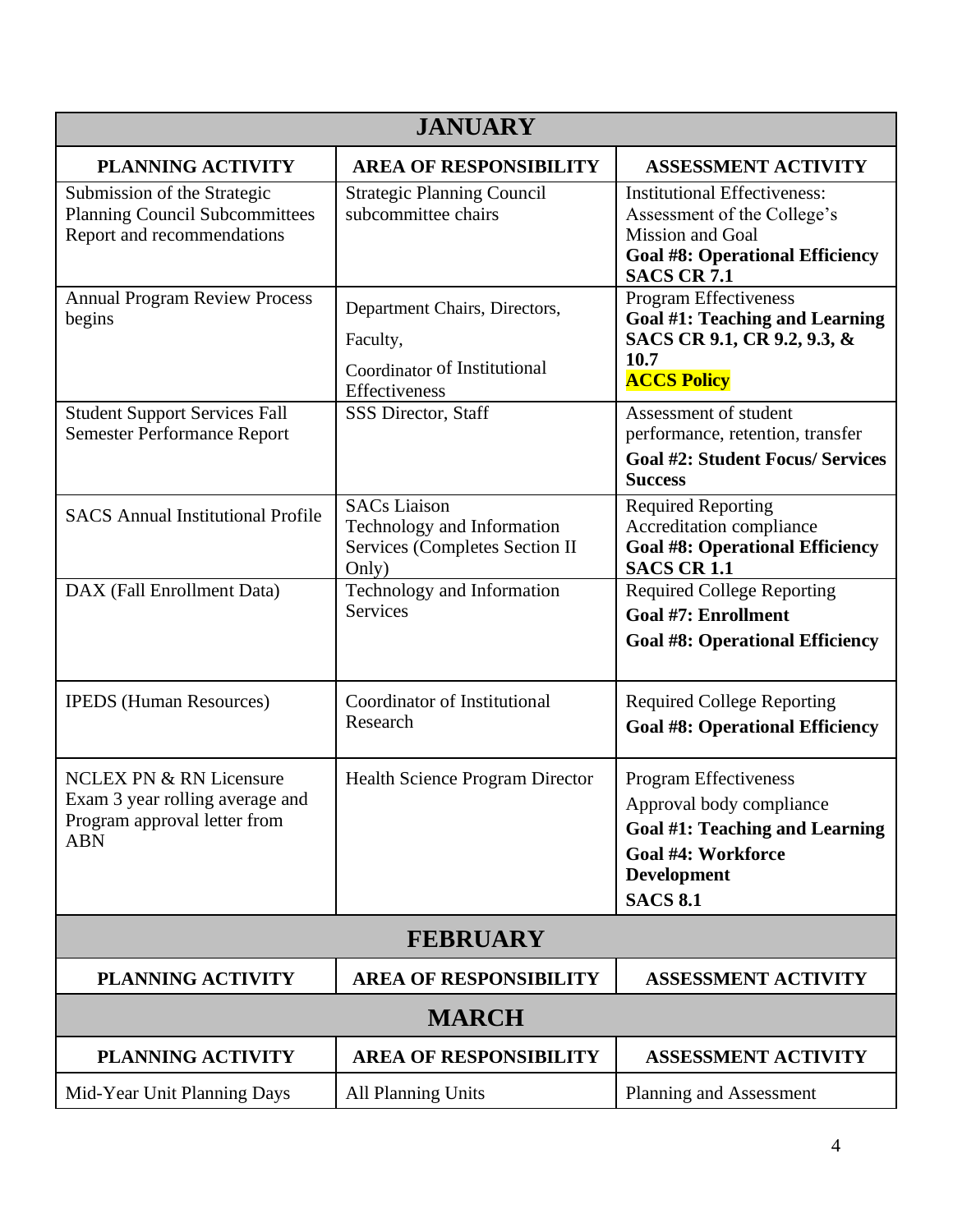|                                                                  |                                          | Activities/ All Planning Units                               |
|------------------------------------------------------------------|------------------------------------------|--------------------------------------------------------------|
|                                                                  |                                          | <b>Goal #8: Operational Efficiency</b>                       |
|                                                                  |                                          | <b>SACS CR 7.1</b>                                           |
| Submission of SACSCOC                                            | President                                | <b>Maintain SACS Accreditation</b>                           |
| <b>Compliance Certification Report</b>                           | <b>SACSCOC Liaison</b>                   | <b>Goal #8: Operational Efficiency</b>                       |
|                                                                  |                                          | <b>SACS CR 1.1</b>                                           |
| <b>Business Education Advisory</b>                               | <b>Business Education Department</b>     | Program Effectiveness:                                       |
| <b>Committee Report</b>                                          | Chair                                    | Curriculum review and feedback<br>from business and industry |
|                                                                  |                                          | <b>Goal #5: Community</b><br><b>Engagement/Development</b>   |
|                                                                  |                                          | <b>Goal #8: Operational Efficiency</b>                       |
|                                                                  |                                          | <b>SACS CR 7.1</b>                                           |
|                                                                  |                                          |                                                              |
| <b>IPEDS</b> (Fall Enrollment, Student                           | Coordinator of Institutional<br>Research | <b>Required College Reporting</b>                            |
| Financial Aid, Graduation Rates,<br><b>Graduation Rates 200)</b> |                                          | <b>Goal #8: Operational Efficiency</b>                       |
|                                                                  |                                          | <b>SACS CR 3.1.c</b>                                         |
| <b>IPEDS</b> (Finance)                                           | Dean of Business and Finance             | <b>Required College Reporting</b>                            |
|                                                                  |                                          | Goal #8: Operational Efficiency.<br><b>SACS 7.3</b>          |
| <b>IPEDS</b> (Academic Library                                   | Learning Resources Director              | <b>Required College Reporting</b>                            |
| Survey)                                                          |                                          | <b>Goal #8: Operational Efficiency</b>                       |
|                                                                  |                                          | SACS 7.3 & CR 11.1                                           |
|                                                                  | <b>APRIL</b>                             |                                                              |
| <b>PLANNING ACTIVITY</b>                                         | <b>AREA OF RESPONSIBILITY</b>            | <b>ASSESSMENT ACTIVITY</b>                                   |
| Evaluation of Library Programs -                                 | <b>Library Director</b>                  | Student, faculty, staff satisfaction                         |
| (Student Survey of Library and                                   |                                          | <b>Goal #2: Student Focus/ Services</b>                      |
| <b>Support Services Effectiveness)</b>                           |                                          | <b>Success</b>                                               |
| and (Faculty and Staff Survey of                                 |                                          | <b>SACS CR 11.1</b>                                          |
| <b>Library and Support Services</b><br>Effectiveness)            |                                          |                                                              |
| <b>ACRL Academic Library</b>                                     | <b>Library Director</b>                  | Program Effectiveness:                                       |
| <b>Statistics Survey</b>                                         |                                          |                                                              |
|                                                                  |                                          | Yearly survey administered by<br>Association of Colleges and |
|                                                                  |                                          | Research Libraries -                                         |
|                                                                  |                                          | <b>Goal #2: Student Focus/ Services</b>                      |
|                                                                  |                                          | <b>Success</b>                                               |
|                                                                  |                                          | <b>SACS CR 11.1</b>                                          |
|                                                                  |                                          |                                                              |
| <b>Emergency Response Plan</b>                                   | <b>Campus Police Chief</b>               | Emergency Planning for the                                   |
|                                                                  |                                          | College<br><b>Goal #8: Operational Efficiency</b>            |
|                                                                  |                                          |                                                              |
|                                                                  |                                          |                                                              |
|                                                                  |                                          |                                                              |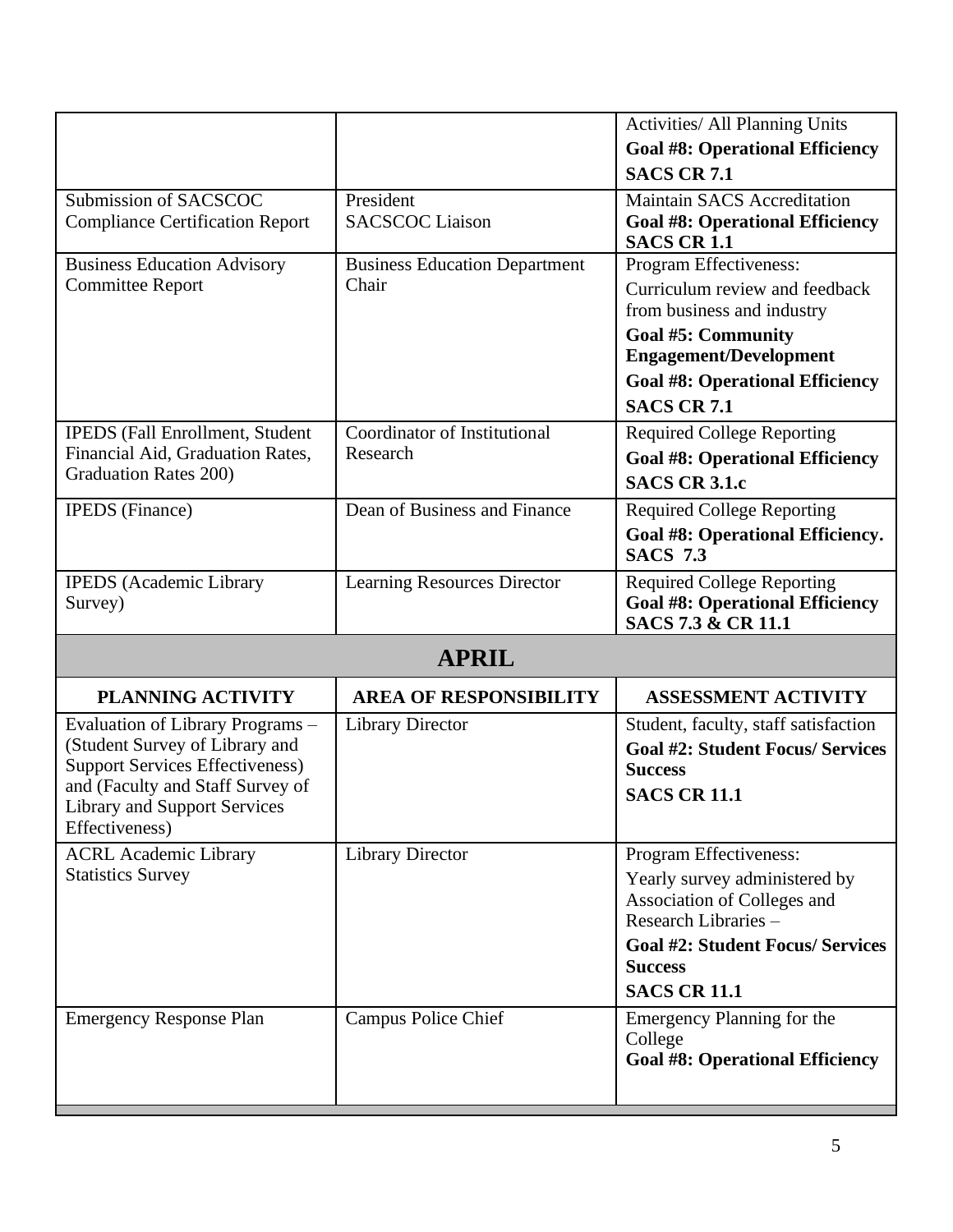| <b>MAY</b>                                                                                              |                                                                                         |                                                                                                                                                                                       |
|---------------------------------------------------------------------------------------------------------|-----------------------------------------------------------------------------------------|---------------------------------------------------------------------------------------------------------------------------------------------------------------------------------------|
| <b>PLANNING ACTIVITY</b>                                                                                | <b>AREA OF RESPONSIBILITY</b>                                                           | <b>ASSESSMENT ACTIVITY</b>                                                                                                                                                            |
| Complete assessment plans, Unit<br>IEPs are submitted to the office of<br>IE by each planning unit      | Department Chairs, Directors,                                                           | Unit assessments to be used to<br>improve program outcomes<br><b>Goal #8: Operational Efficiency</b><br><b>SACS CR 7.1</b>                                                            |
| Unit Budget request are linked to<br>unit plans and submitted to the<br>business office                 | Deans, Department Chairs,<br>Supervisors, and Directors<br>Dean of Business and finance | Align budget request to<br>departmental planning.<br>Evaluation of justification for<br>budget request.<br><b>Goal #8: Operational Efficiency</b><br><b>SACS CR 7.1</b>               |
| <b>Student Support Services Spring</b><br><b>Semester Performance Report</b>                            | SSS Director, Staff                                                                     | Assessment of student<br>performance, retention, transfer<br><b>Goal #7: Enrollment</b><br><b>Management</b><br><b>SACS CR 12.1</b>                                                   |
| <b>Evaluation of Tutorial Services</b><br><b>SMART EVAL online evaluation</b><br>of Instruction         | <b>Student Support Services Lab</b><br>Coordinator<br>Faculty, Department Chairs        | Assessment of Student satisfaction<br><b>Goal #2: Student Focus/ Services</b><br><b>Success</b><br>Student evaluation of each full<br>time and part-time                              |
|                                                                                                         | <b>Summary Reports from IR</b>                                                          | instructor/course<br>Goal #1: Teaching and Learning<br><b>Goal #3 Technology</b><br><b>Goal #6: Student focus/ Services</b><br><b>Success</b><br><b>SACS CR 6.1</b>                   |
| <b>Submission of Strategic Planning</b><br><b>Council Sub-Committees reports</b><br>and recommendations | Strategic Planning Council sub-<br>committee chairs                                     | <b>Institutional Effectiveness:</b><br>Assessment of the College's<br><b>Mission and Goals</b><br><b>Goal #8: Operational Efficiency</b><br><b>SACS CR 7.1</b>                        |
| <b>Adult Education Survey</b>                                                                           | <b>Adult Education Director</b>                                                         | <b>Student Evaluation of Services</b><br><b>Goal #2: Student Focus/Services</b><br><b>Success</b><br><b>Goal #4 Workforce</b><br><b>Development</b><br><b>Goal #6 Adult Education</b> |
| <b>Graduate Completer Survey</b><br>Report                                                              | <b>Student Services</b><br><b>Institutional Effectiveness</b><br>Specialist             | Graduate satisfaction<br><b>Goal #2 Student Focus/ Services</b><br><b>Success</b>                                                                                                     |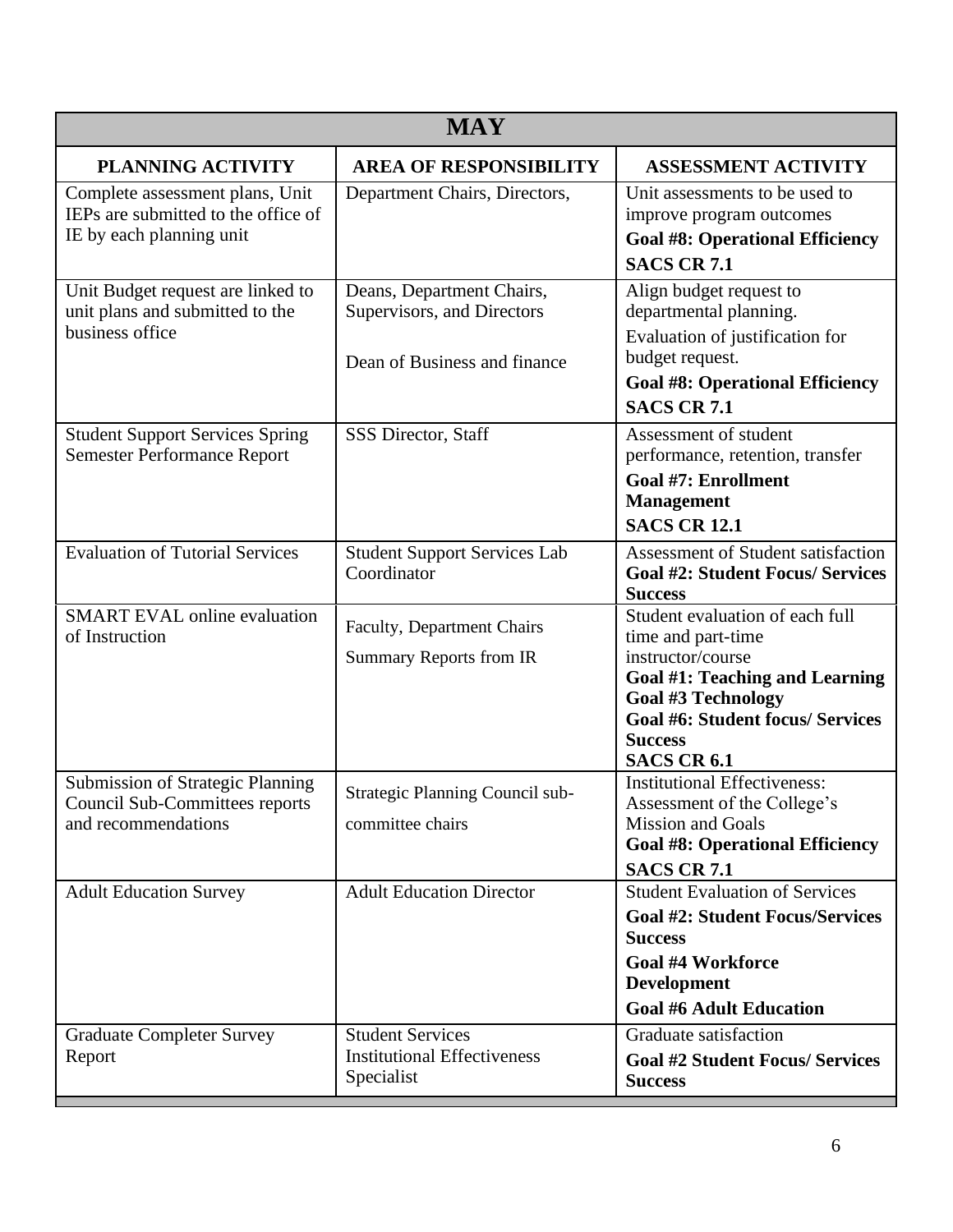| <b>JUNE</b>                                                                                                    |                                                                   |                                                                                                                               |
|----------------------------------------------------------------------------------------------------------------|-------------------------------------------------------------------|-------------------------------------------------------------------------------------------------------------------------------|
| <b>PLANNING ACTIVITY</b>                                                                                       | <b>AREA OF RESPONSIBILITY</b>                                     | <b>ASSESSMENT ACTIVITY</b>                                                                                                    |
| Annual Unit Assessment plans<br>(Column 1-3) are submitted for<br>the upcoming year                            | Department Chairs, Directors,                                     | Continuous cycle of unit planning<br>to improve program outcomes<br><b>SACS CR 7.1</b>                                        |
| Review of College Statement of<br>Purpose/Mission and Goals                                                    | President's Cabinet, Planning<br>Council                          | <b>Review of College Mission</b><br><b>Goal #8: Operational Efficiency</b><br>SACS CR 2.1 & 4.2. a                            |
| College Budget Review: Draft of<br>Budget is submitted for the<br>President's approval                         | Dean of Business and Finance                                      | <b>College Budget Review Process</b><br><b>Goal #8: Operational Efficiency</b><br><b>SACS CR 13.2</b>                         |
| DAX (Spring Enrollment Data)                                                                                   | Technology and Information<br><b>Services</b>                     | <b>Required College Reporting</b><br><b>Goal #8: Operational Efficiency</b>                                                   |
| <b>ACCS Workforce Development</b><br>Dual enrollment Grant Submission                                          | <b>Assistant Dean of Instruction</b>                              | Promote Early College Entrance<br>/Enrollment and Job Readiness<br><b>Goal #4 Workforce</b><br>Development                    |
| <b>WIOA Performance Analysis</b><br><b>Report and Data Checklist</b>                                           | <b>Adult Education Assessment</b><br>Administrators               | Program Performance in Adult<br>Education<br><b>Goal #6 Adult Education</b>                                                   |
| Submission of the Strategic<br>Planning Council Subcommittee<br>Report and recommendations to<br>the office IE | <b>Strategic Planning Council</b><br><b>Subcommittee Chairs</b>   | <b>Institutional Effectiveness</b><br><b>Goal #8: Operational Efficiency</b><br><b>SACS CR 7.1</b>                            |
| Assessment Committee reviews<br>unit plans and provides summary<br>feedback reports on each unit plan          | <b>Assessment Committee</b><br><b>Institutional Effectiveness</b> | <b>College Systematic Assessment</b><br>processes<br><b>SACS CR 7.1</b>                                                       |
| <b>Financial Statement Due to</b><br>Department of Education                                                   | Dean of Business & Finance                                        | <b>Required College Reporting</b><br><b>Goal #8: Operational Efficiency</b><br><b>SACS CR 13.2</b>                            |
| <b>JULY</b>                                                                                                    |                                                                   |                                                                                                                               |
| PLANNING ACTIVITY                                                                                              | <b>AREA OF RESPONSIBILITY</b>                                     | <b>ASSESSMENT ACTIVITY</b>                                                                                                    |
| Submission of the Strategic<br>Planning Council Report and<br>recommendations to the President                 | <b>Strategic Planning Council</b>                                 | <b>Institutional Effectiveness:</b><br>Assessment of the College's<br><b>Mission and Goal</b><br>SACS CR 2.1, CR 7.1, & 5.2.a |
| College Budget submitted to the<br><b>DPE</b>                                                                  | Dean of Business and Finance                                      | <b>College Budget Process</b><br><b>Goal #8: Operational Efficiency</b><br><b>SACS CR 13.1</b>                                |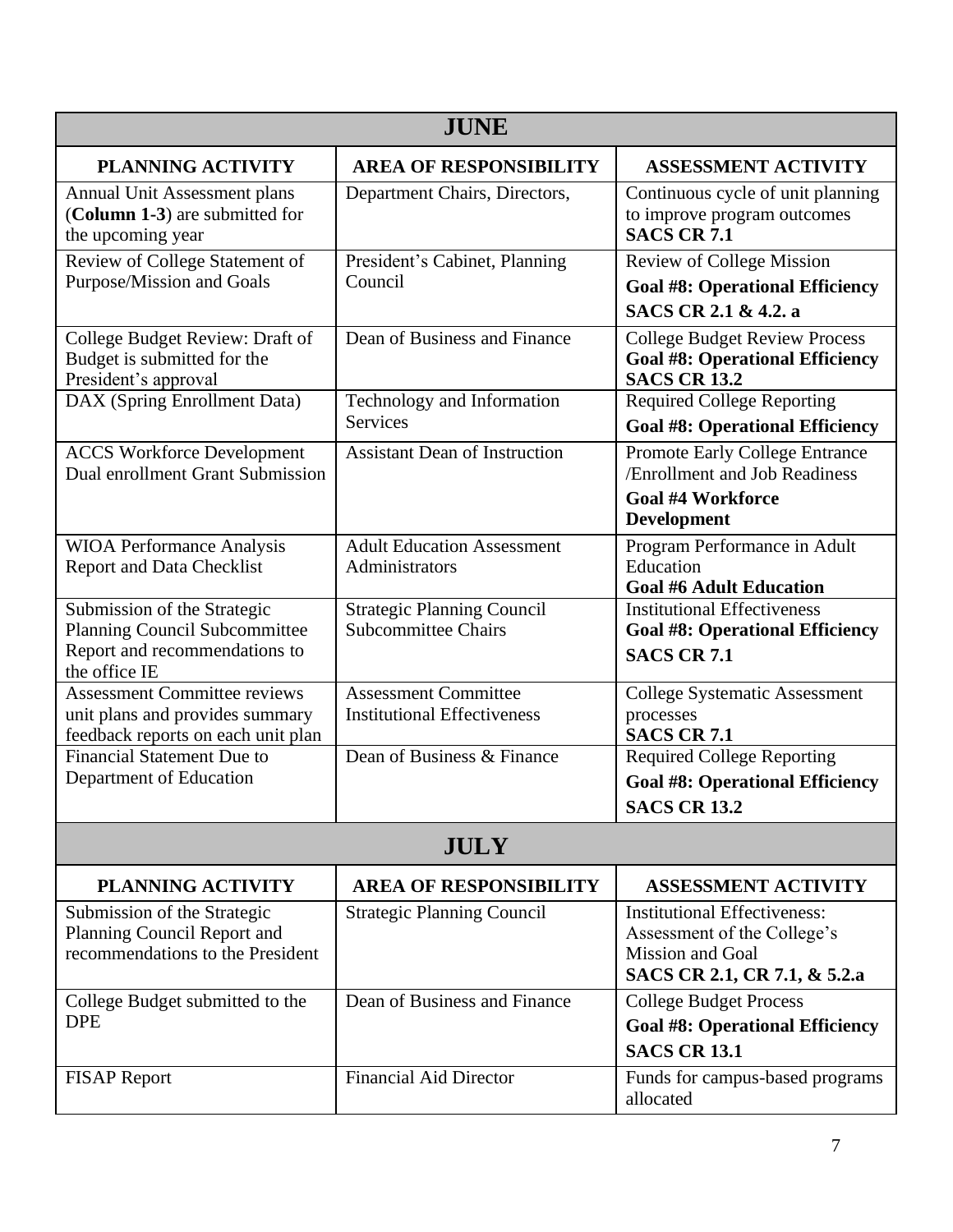|                                                                              |                                                            | <b>Goal #8: Operational Efficiency</b>                                                                                                                                                                                      |
|------------------------------------------------------------------------------|------------------------------------------------------------|-----------------------------------------------------------------------------------------------------------------------------------------------------------------------------------------------------------------------------|
| <b>Annual Presidents Report</b>                                              | Office of institutional<br>Effectiveness                   | <b>Goal #8: Operational Efficiency</b><br><b>SACS CR 7.1</b>                                                                                                                                                                |
| Review, update & publish of<br><b>College Catalog</b>                        | Director of Marketing                                      | Annual update of College<br>publications<br><b>Goal #8: Operational Efficiency</b><br><b>SACS CR 1.1</b>                                                                                                                    |
| Review & update of Faculty /Staff<br>Handbook                                | Dean of Instruction                                        | Update of written policies<br><b>Goal #8: Operational Efficiency</b><br><b>SACS CR 1.1</b>                                                                                                                                  |
|                                                                              | <b>AUGUST</b>                                              |                                                                                                                                                                                                                             |
| <b>PLANNING ACTIVITY</b>                                                     | <b>AREA OF RESPONSIBILITY</b>                              | <b>ASSESSMENT ACTIVITY</b>                                                                                                                                                                                                  |
| <b>ACHE Preliminary Fall</b><br>Enrollment                                   | Technology and Information<br><b>Services</b>              | <b>Required College Reporting</b><br><b>Goal #7: Enrollment</b><br><b>Management</b>                                                                                                                                        |
| <b>Evaluation of Tutorial Services</b>                                       | <b>Student Support Services Lab</b><br>Coordinator         | Student satisfaction with services<br><b>Goal #6: Student Focus/ Services</b><br><b>Success</b>                                                                                                                             |
| Adult Education & EPS Proposal<br>for Funding                                | <b>Adult Education Department</b>                          | <b>Goal #2: Student Focus/Services</b><br><b>Success</b>                                                                                                                                                                    |
| Submission of Instructional<br><b>Program Reviews</b>                        | Department Chairs, Directors,<br>Faculty                   | Program Effectiveness<br><b>Goal #1: Teaching and Learning</b><br>SACS 9.1, CR 9.2 & 9.3                                                                                                                                    |
| <b>Student Support Services Summer</b><br><b>Semester Performance Report</b> | <b>Student Support Services Director,</b><br>Staff         | Assessment of student<br>performance, retention, transfer<br><b>SACS CR 12.1</b>                                                                                                                                            |
| <b>College Professional Development</b><br>Calendar                          | <b>Professional Development</b><br>Committee               | Enhance the growth of college<br>employees                                                                                                                                                                                  |
|                                                                              | <b>Institutional Effectiveness</b><br>Specialist           | Goal #1: Teaching and Learning<br><b>Goal #8: Operational Efficiency</b><br><b>SACS 6.5</b>                                                                                                                                 |
| <b>College Fact Book</b>                                                     | <b>Institutional Effectiveness</b>                         | <b>Goal #5 Community</b><br><b>Engagement/Development</b><br><b>Goal #8: Operational Efficiency</b>                                                                                                                         |
| <b>SMART EVAL Online Student</b><br><b>Evaluation of Instruction</b>         | <b>Department Chairs</b><br><b>Summary Reports from IR</b> | Student evaluation of each full<br>time and part-time<br>instructor/course<br>Goal #1: Teaching and Learning<br><b>Goal #2: Student Focus/Services</b><br><b>Success</b><br><b>Goal #3 Technology</b><br><b>SACS CR 6.1</b> |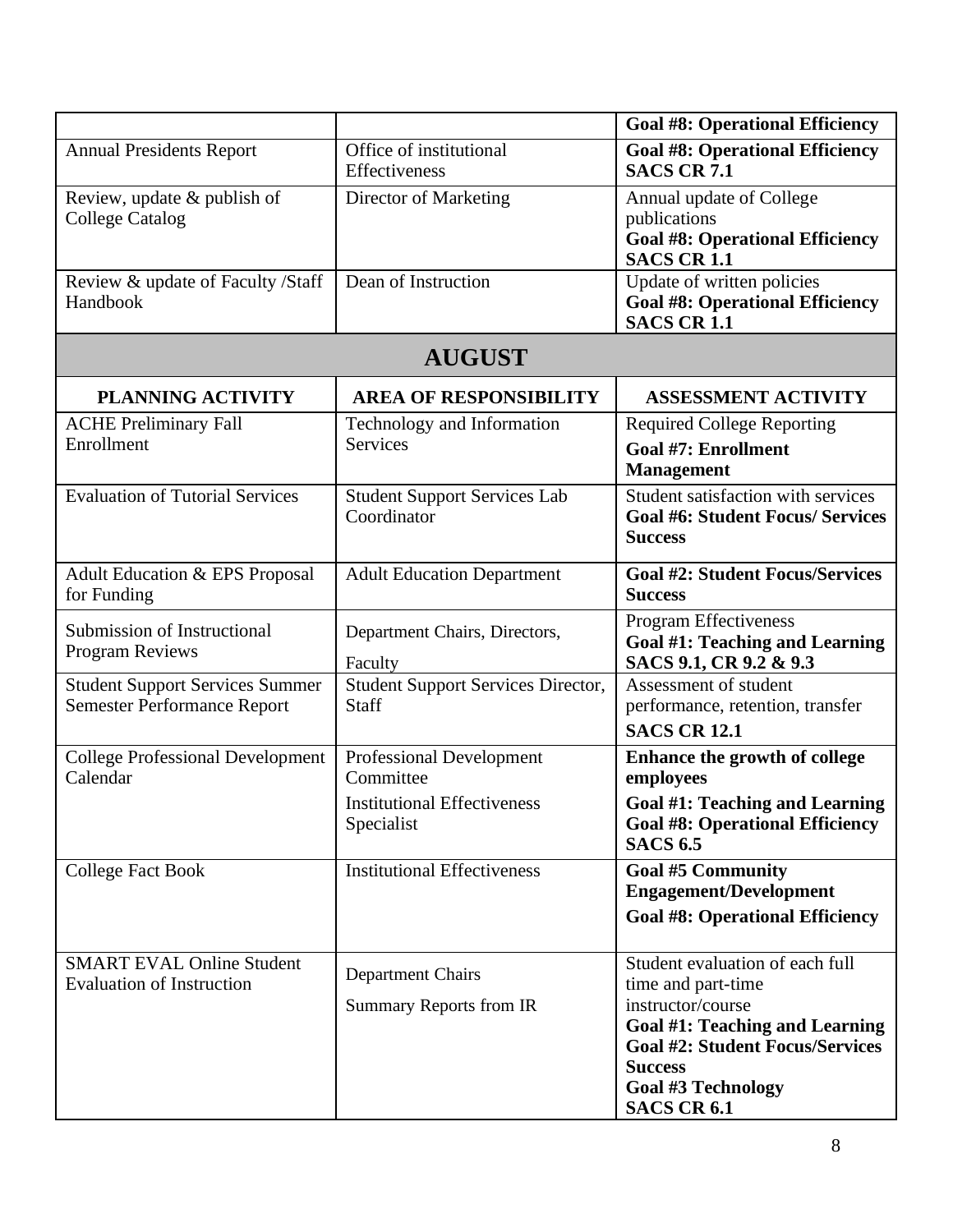| <b>Faculty and Staff Professional</b><br>Development summary reports                                             | <b>Institutional Effectiveness</b>            | Goal #1: Teaching and Learning<br><b>Goal #8: Operational Efficiency</b><br><b>SACS 6.5</b>                     |
|------------------------------------------------------------------------------------------------------------------|-----------------------------------------------|-----------------------------------------------------------------------------------------------------------------|
| Faculty and Staff evaluation of<br>College's Professional<br>Development offerings summary<br>reports            | <b>Institutional Effectiveness</b>            | <b>Consumer Satisfaction</b><br><b>Goal #8: Operational Efficiency</b><br><b>SACS 6.5</b>                       |
| <b>Report of Summary Performance</b><br>Data for 4 year College Transfers                                        | <b>Institutional Research</b>                 | <b>Goal #2: Student Focus/ Services</b><br><b>Success</b>                                                       |
| <b>Adult Education Survey</b>                                                                                    | <b>Adult Education Director</b>               | <b>Student Evaluation</b><br><b>Goal #2: Student Focus/Services</b><br><b>Success</b>                           |
|                                                                                                                  | <b>SEPTEMBER</b>                              |                                                                                                                 |
| <b>PLANNING ACTIVITY</b>                                                                                         | <b>AREA OF RESPONSIBILITY</b>                 | <b>ASSESSMENT ACTIVITY</b>                                                                                      |
| Surveys of Faculty & Staff Fall<br>Orientation                                                                   | <b>Institutional Research</b>                 | <b>Goal #8: Operational Efficiency</b>                                                                          |
| PCT Program certifications results<br>NAS, EKG, Phlebotomy                                                       | <b>Health Science Program Director</b>        | <b>Program Effectiveness</b><br>Goal #1: Teaching and Learning<br>Goal #4: Workforce                            |
|                                                                                                                  |                                               | <b>Development</b><br><b>SACS CR 8.1</b>                                                                        |
| <b>Appointment of College Standing</b><br>Committees                                                             | President                                     | <b>Executive Officer Responsibility</b><br><b>Goal #8: Operational Efficiency</b><br><b>SACS CR 5.1</b>         |
| <b>Approval of College Budget</b><br>received from the DPE                                                       | <b>Business Office</b>                        | Chancellor's approval (board of<br>trustees)<br><b>Goal #8: Operational Efficiency</b><br><b>SACS</b> 5.2. a    |
| DAX (Summer Enrollment Data)                                                                                     | Technology and Information<br>Services        | <b>Required College Reporting</b><br><b>Goal #8: Operational Efficiency</b>                                     |
| Annual Student Learning &<br><b>General Education Outcome Data</b><br>placed in the assessment module<br>of SPOL | Faculty<br>Directors, Department Chairs       | Goal #1: Teaching and Learning<br><b>Goal #3: Technology</b><br>SACS 8.2.a & 8.2.b                              |
| <b>Perkins Vocational Education</b><br><b>Funds Data Certification</b><br>Instrument                             | Technology and Information<br><b>Services</b> | <b>Required Reporting</b><br>Goal #4: Workforce<br><b>Development</b><br><b>Goal #8: Operational Efficiency</b> |
| <b>Cosmetology Program</b><br><b>Certification Rates</b>                                                         | <b>Cosmetology Faculty</b>                    | <b>SACS CR 8.1</b><br>Program Effectiveness<br>Goal #1: Teaching and Learning<br>Goal #4: Workforce             |